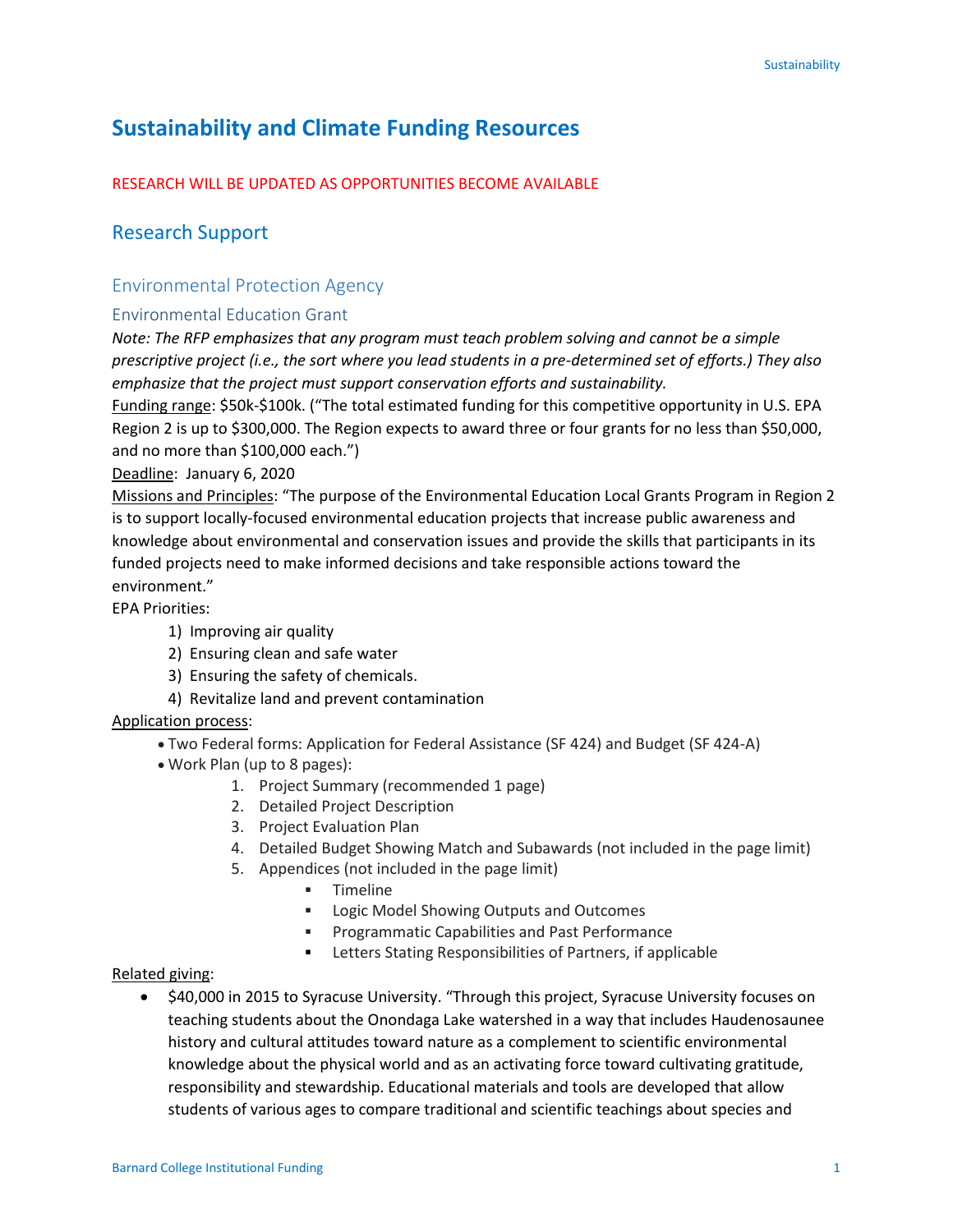landscapes native to the Onondaga Lake watershed. The students are also provided opportunities to gather their own information about these topics. Faculty at Syracuse University test the developed materials at a summer workshop attended by 20 teachers."

- \$91,000 in 2014 to Queen's College: "Metropolitan Monarch Alliance (MMA) Project. "The Queens College Metropolitan Monarch Alliance project establishes and conducts a communitybased program to study and protect Monarch butterflies in New York City. Queens College presents Monarch-butterfly workshops to 150 elementary school teachers and 100 community members and establishes Monarch butterfly "way stations" at five EE centers in Queens, Brooklyn, and The Bronx. Queens College also helps teachers from 25 schools to establish Monarch butterfly way stations that will involve students in learning about and caring for Monarchs."
- $\bullet$  \$149.930 to Teacher's College, Columbia University.
	- "The Center for Technology and Social Change at Teachers College, Columbia University, in partnership with the Center for Environmental Research and Conservation at Columbia's Earth Institute, is conducting s a sub-grant program to advance hands-on environmental education in kindergarten through grade 12 classrooms. Sub-grants are awarded to educators' schools in New Jersey, New York, Puerto Rico and the U.S. Virgin Islands to implement community-based projects. Teachers College awards a minimum of 19 grants for projects in which students are engaged in hands-on community-based learning. The program includes a Leadership Summit to support the sub-grantee, monthly webinars to effectively support the environmental education projects, and a blog to document progress and facilitate communication among stakeholders. Participating schools commit to a sustainability plan. At the end of the program, a culminating conference for awardees, state leaders and others in EE is held to share project news and to provide a forum for discussing implications for EE at the policy level."

Website[: https://www.epa.gov/education/environmental-education-ee-grant-solicitation-notice](https://www.epa.gov/education/environmental-education-ee-grant-solicitation-notice)

#### Environmental Research & Education Foundation

*Note: As these grants are primarily for research, any proposal would need to focus on academic work.* Funding range: \$15,000 to \$500,000, average grant is \$160,000

Deadline: TBA (previously December 1, 2019 and May 1, 2019)

Missions and Principles: "The EREF Board of Directors has set an initiative to ensure research funded reflects EREF's long-term strategic plan to address all areas of integrated solid waste management, with a strong focus towards research that increased sustainable solid waste management practices. Topics must relate to sustainable solid waste management practices and pertain to the following topic areas: waste minimization, recycling, waste conversion to energy, biofuels, chemicals or other useful products, strategies to promote diversion to higher and better uses, and landfilling. Desirable aspects of the above topics, in addition to or as part of hypothesis driven applied research, also include: economic or cost/benefit analyses, feasibility studies for untested technologies or management strategies, life cycle analysis or inventory, and analyses of policies that relate to the above.

Application process: Pre-proposals must be submitted online for review by deadline date. A selection committee chooses pre-proposals to invite to submit a full proposal for consideration. Related giving:

• \$143,000 to the University of Maine in 2018 for "Risks of Food Waste Recovery: Characterizing the Contaminants in MSW Organics for Different Sources."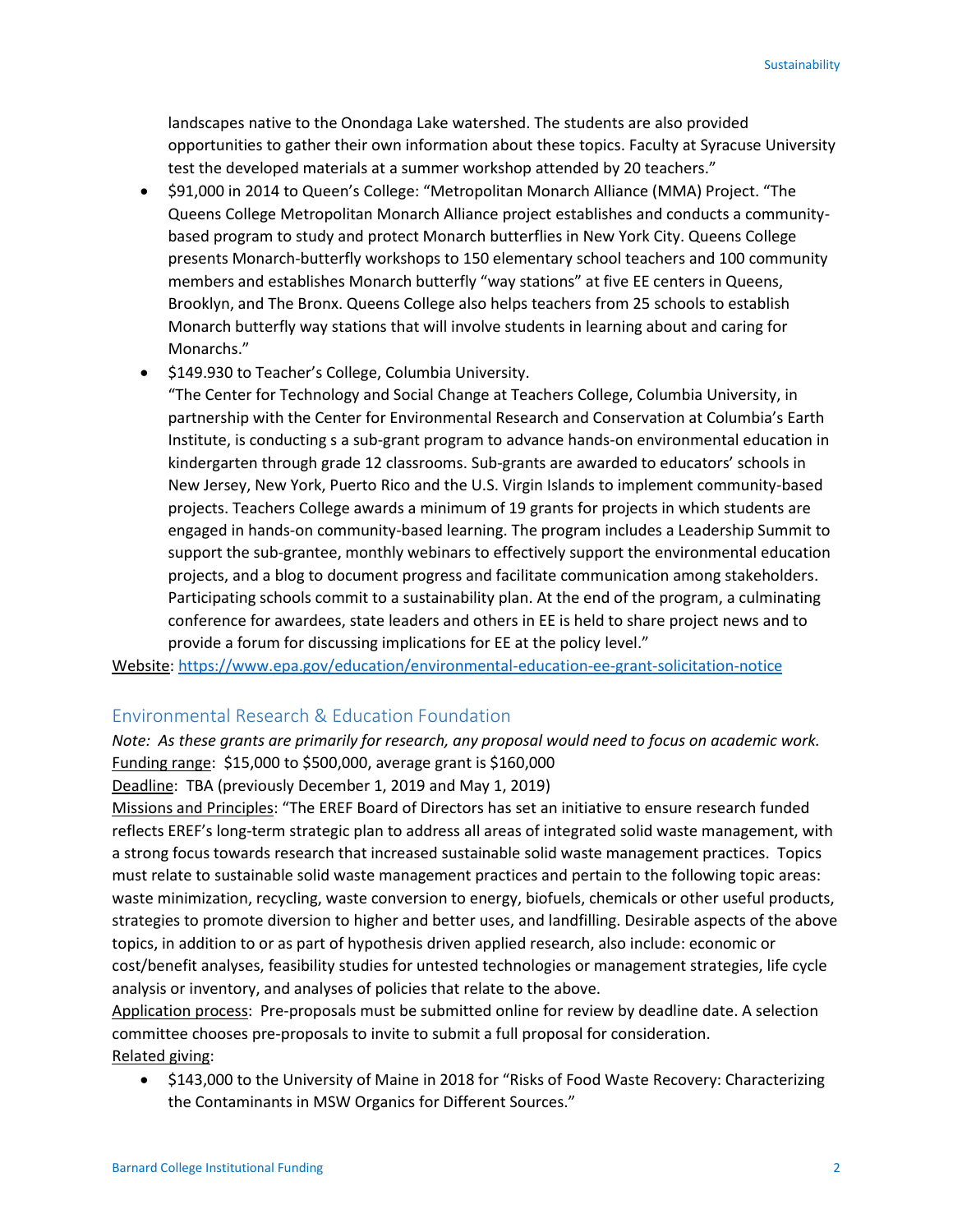\$127,525 to North Carolina State University in 2016 for "Development and Assessment of Cost-Effective Sustainable Integrated Organics Management Strategies."

<https://erefdn.org/research-grants-projects/how-to-apply-for-grant/>

# Keeling Curve Prize

#### Funding Range: \$25,000

Deadline: "The prize closes upon receipt of 300 applications, or February 10, 2020 at 12am GMT (whichever occurs first)."

Mission and Principles: "Each year, we award hundreds of thousands of dollars in prize money to projects across the globe that are reducing greenhouse gas emissions or increasing uptake.

- Capture & Utilization: From emerging carbon markets to reforestation, this category is for projects that directly sequester, and in many cases, use the captured carbon as a marketable product.
- Energy: With growing global population and changing demographics, this category is for projects that promote low-cost and reliable energy as a strategy to replace and discourage the development of continued fossil fuel use.
- Finance: As clean energy applications evolve, so must funding strategies. This category supports projects that work to increase and improve the flow of funding across all avenues of climate solutions.
- Social & Cultural Pathways: This category is dedicated to the 'human question.' What about our cultural attitudes toward global warming need to change? Who is helping turn the tide and how?
- Transport & Mobility: From charging stations to freight logistics, mobility is a broad topic with vast room for improvement. This category supports high-impact improvements from personal to industry-level applications.

Application Process[: Web form.](https://www.emailmeform.com/builder/form/27X8M75bPYGFf8) Website[: https://www.kcurveprize.org/](https://www.kcurveprize.org/)

# Microsoft

### AI for Earth

### *note*

Funding range: \$45,000-\$200,000. Takes form of money for dataset labeling, "Azure compute credit," and cash grants.

### Deadline: January 7, April 8, July 8, October 7

Missions and Principles: "AI for Earth awards grants to support projects that use AI to change the way people and organizations monitor, model, and manage Earth's natural systems. We welcome entries for active projects (not ideas or untested hypotheses) from anywhere in the world."

- "Climate: The changing climate threatens human health, infrastructure, and natural systems. AI can give people more accurate climate predictions to help reduce the potential impacts.
- Agriculture: By 2050, farmers must produce more food, on less arable land, and with less environmental impact to feed the world's increasing population. AI can help people monitor the health of farms in real time.
- Biodiversity: Species are going extinct at an alarming rate. AI can help accelerate the discovery, monitoring, and protection of biodiversity across our planet.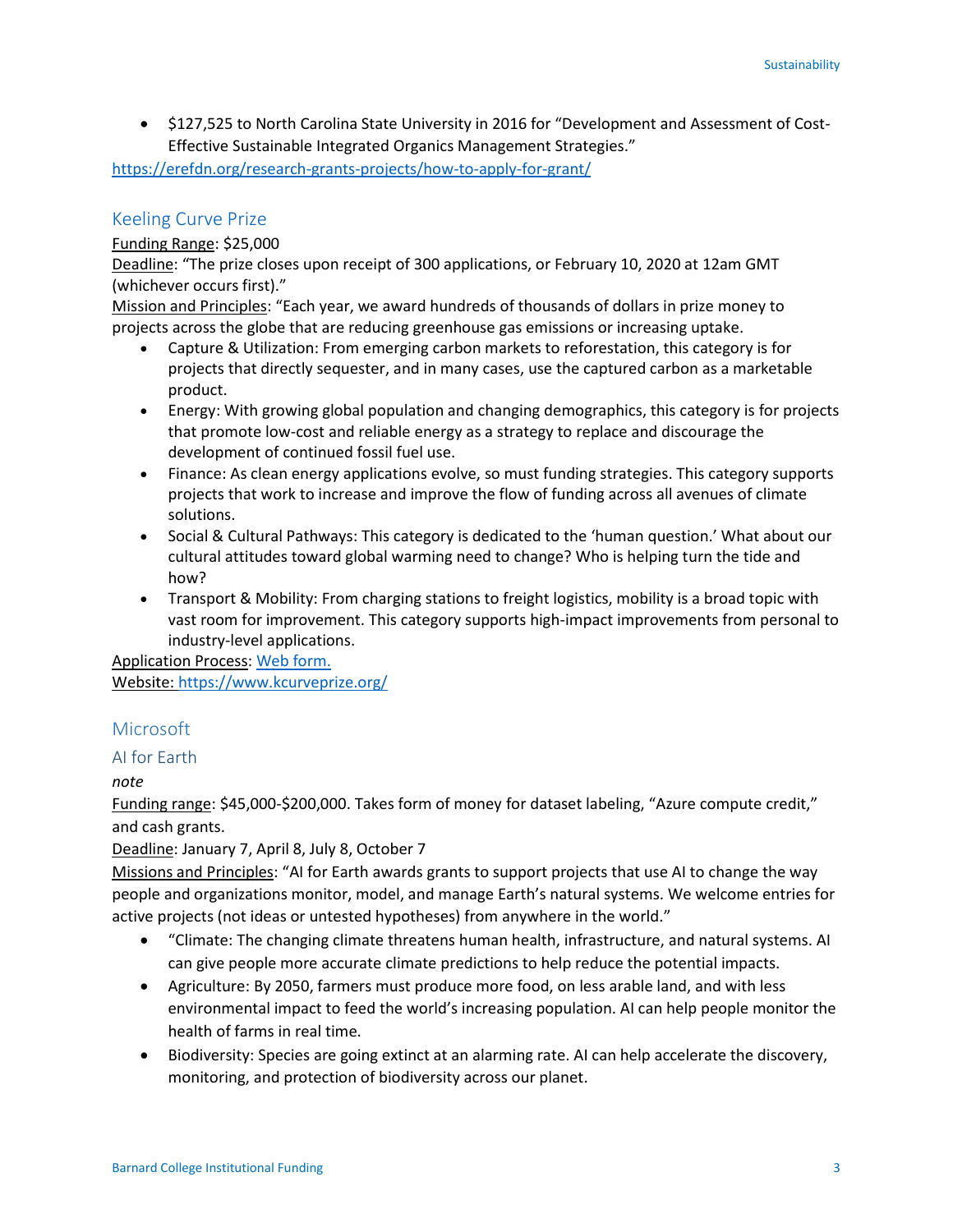Water: In the next two decades, demand for fresh water is predicted to dramatically outpace supply. AI can help people model Earth's water supply to help us conserve and protect fresh water."

Application process: Online application includes: project summary, technical component, and impact Related giving:

- **Africa Flores:** Research scientist at the Earth System Science Center at the University of Alabama in Huntsville and originally from Guatemala. Her AI for Earth Innovation Grant project will focus on developing a prototype of a harmful algal bloom (HAB) early warning system to inform Guatemalan authorities about upcoming HAB events in Lake Atitlan, a landmark of Guatemala's biodiversity and culture.
- **Solomon Hsiang:** Chancellor's associate professor of public policy at the University of California, Berkeley, where he founded and directs the Global Policy Laboratory. With this AI for Earth Innovation Grant, his team will use 1.6 million historical aerial photographs to discern the effect of major droughts and climate change on human migration in Africa.
- **Stephanie Dolrenry:** Director of Wildlife Guardians, based in Washington, D.C. Her team will use the AI for Earth Innovation Grant to help support the Lion Identification Network of Collaborators, an AI-assisted collaborative database for lion identification and interorganizational research.

Website[: https://www.microsoft.com/en-us/ai/ai-for-earth-grants](https://www.microsoft.com/en-us/ai/ai-for-earth-grants)

# National Geographic Society

*Note: three kinds of funding are available: Requests for Proposals, Exploration Grants (for experienced project leaders) and Early Career Grants*

Funding range:

Deadline: Varies. Check specific RFP.

Missions and Principles: "National Geographic Society–funded projects should be bold, innovative, and transformative. All proposed projects must be novel and exploratory and align to our mission and focus areas.

- **[Uncovering Human Origins in Asia and Africa](https://www.nationalgeographic.org/funding-opportunities/grants/what-we-fund/human-origins/)**: We seek proposals from around the world that will encourage further investigation of hominid evolution in Africa and Asia, with preference given to projects in relatively unexplored parts of those continents.
- [Big Cats Conservation: W](https://www.nationalgeographic.org/funding-opportunities/grants/what-we-fund/big-cats-conservation/)e seek proposals for field-based, action-oriented, and direct conservation efforts to halt the decline of big cats. Wildlife: this area of focus supports projects that seek to discover and identify species and ecosystems and to mitigate threats to Earth's life forms. Projects will improve understanding of biological diversity, including behavior, life history, evolution, ecology, and habitat requirements.
- [Biodiversity Exploration and Discovery:](https://www.nationalgeographic.org/funding-opportunities/grants/what-we-fund/biodiversity-exploration-and-discovery/) We seek proposals from around the world to find and describe new species, and better understand the patterns of distribution and abundance of poorly known groups of organisms.
- [Citizen Science for Species Discovery:](https://www.nationalgeographic.org/funding-opportunities/grants/what-we-fund/citizen-science-species-discovery/) The Citizen Science for Species Discovery RFP aims to leverage the power of crowd-sourced citizen science data collection to help support the discovery of species, bridge biodiversity gaps, and accelerate biodiversity data collection, identification, and classification.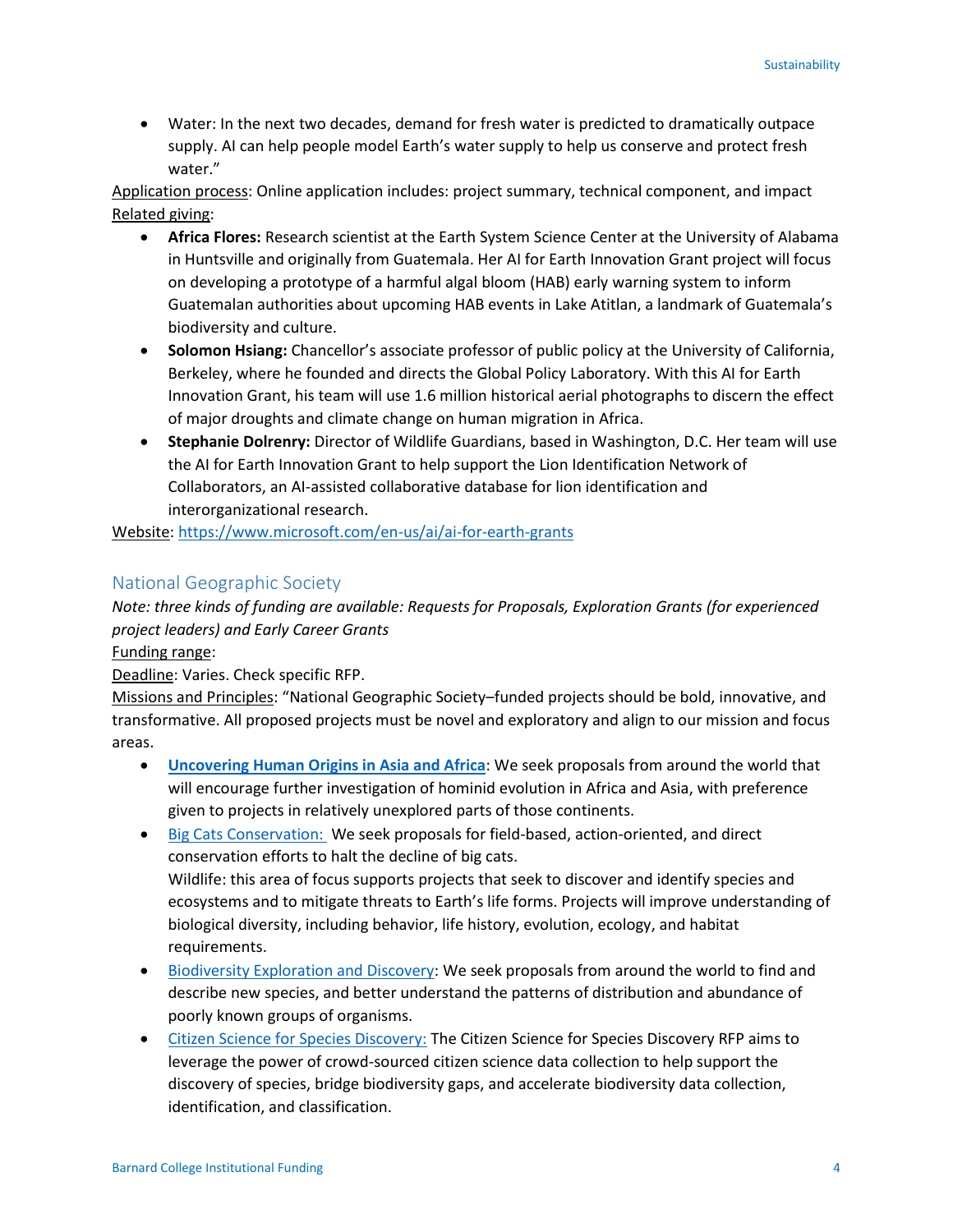- [Recovery of Species on the Brink of Extinction:](https://www.nationalgeographic.org/funding-opportunities/grants/what-we-fund/species-recovery/) We seek proposals from around the world that will implement IUCN SSC Species Action Plans as well as conservation actions that are endorsed by the relevant IUCN SSC Species Specialist Group.
- [Artificial Intelligence for Species Discovery:](https://www.nationalgeographic.org/funding-opportunities/grants/what-we-fund/artificial-intelligence/) The Artificial Intelligence for Species Discovery RFP aims to leverage the power of artificial intelligence (AI) to support the discovery of new species, bridge biodiversity gaps, and accelerate biodiversity data collection, identification, and classification.
- [Enduring Impacts:](https://www.nationalgeographic.org/funding-opportunities/grants/what-we-fund/enduring-impacts/) Archaeology of Sustainability: The Enduring Impacts: Archaeology of Sustainability RFP focuses on the gathering and analysis of archaeological, paleoenvironmental, and paleoclimatological data for the purposes of increasing our understanding of humanenvironmental interactions over time, to ultimately contribute to mitigating contemporary environmental and climatic crises.
- **Reducing Ocean Plastic Pollution:** This RFP will support projects that are directly addressing the threat of plastic pollution in our waterways—before it reaches the ocean.
- **Exploration Grants:** An Exploration Grant application is a request for funding by an *experienced* project leader in the areas of conservation, education, research, storytelling, and technology. The applicant and his or her team members are expected to demonstrate successful completion of similar projects with measurable and/or tangible results
- **Early Career Grants**: Early Career Grants are designed to offer less experienced individuals an opportunity to lead a project.

Application process: Online application for the proposal

Related giving:

- 2019 to American University for "Culture on the Move: Climate Change, Displacement, and Relocation"
- 2019 grant to Loughborough University for "Icemelts (improving Climate Monitoring To Enhance Ladakh's Water Security)"
- 2019 for "**Infectious Invasions: Understanding the impact of invasive parasites on the Pacific blue mud shrimp"**

Website[: https://www.nationalgeographic.org/funding-opportunities/grants/](https://www.nationalgeographic.org/funding-opportunities/grants/)

### Northeast SARE (Sustainable Agriculture Research & Education)

Funding range: \$40,000--\$200,000

Deadline: June 25

Missions and Principles: "The Northeast Sustainable Agriculture Research and Education (SARE) Program offers competitive grants to farmers, educators, service providers, researchers, and graduate students to address key issues affecting the sustainability of agriculture throughout our region. With funding from the USDA, Northeast SARE is one of four regional SARE programs that aims to improve farm profits, stewardship, and quality of life for farmers."

 "Proposals may be submitted with or without a research component but all projects must have an outcome-based education program for farmers. Projects must explore, improve or expand on practices and approaches that address one or more of the three tenets of sustainable agriculture: environmental quality, financial viability, and social sustainability including farm succession, equity, community connections, and farmer health and well-being."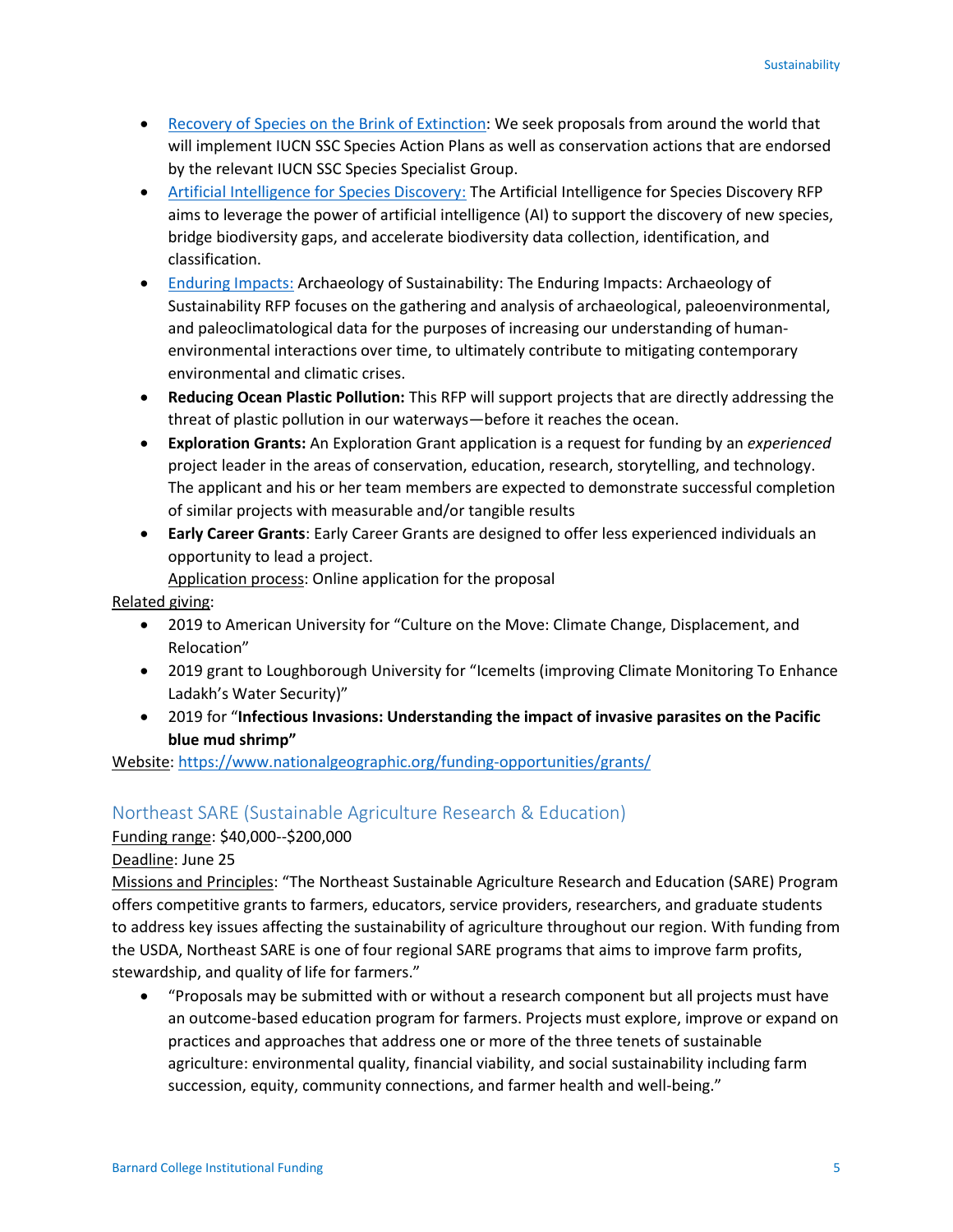Application process: Preproposals submitted online by June 25. Invited proposals submitted online by October 29

#### Related giving:

Website[: https://www.northeastsare.org/Grants/Get-a-Grant/Research-and-Education-Grant/Which](https://www.northeastsare.org/Grants/Get-a-Grant/Research-and-Education-Grant/Which-grant-is-right-for-me/For-researchers)[grant-is-right-for-me/For-researchers](https://www.northeastsare.org/Grants/Get-a-Grant/Research-and-Education-Grant/Which-grant-is-right-for-me/For-researchers)

### Padi Foundation

Funding range: <\$20k (though the average proposal budget will be for \$5k to \$10k.)

### Deadline: January 10, 2020

Missions and Principles: "The PADI FOUNDATION encourages and supports research and education related to aquatic environments. The Foundation will fund and assist worthwhile projects that either:

- Enrich mankind's understanding of aquatic environments and encourage sensitivity to and protection of ecosystems.
- Increase understanding of sport diving physics and physiology that will benefit the general diving public and add to the scientific understanding of man's relationship and ability to survive in the underwater environment.
- Improve understanding of, and response to, hazards to humans and ecosystems related to climate change in coastal and ocean environments.

Application process: Common Grant Application

Related giving:

- \$9932 in 2018 to University of Puerto Rico for "Towards Improving Benthic Boundary Layer Research and Education at University of Puerto Rico-Mayaguez"
- \$3,800 in 2017 to Marine Education Program
- $\bullet$  \$3,600 in 2017 to "PADI Foundation Scholarship for Cambodian Marine Conservation Research: Developing local students into marine conservation leaders."

Website[: http://www.padifoundation.org/](http://www.padifoundation.org/)

# Social Science Research Council

# *Note: Cofunded with the Japan Foundation Center for Global Partnership. Research must be conducted multinational.*

Funding range: "The program provides Abe Fellows with a minimum of 3 and maximum of 12 months of full-time support over a 24-month period."

Deadline: September 1 (annually)

Missions and Principles: "The Abe Fellowship is designed to encourage international multidisciplinary research on topics of pressing global concern. The program seeks to foster the development of a new generation of researchers who are interested in policy-relevant topics of long-range importance and who are willing to become key members of a bilateral and global research network built around such topics. It strives especially to promote a new level of intellectual cooperation between the Japanese and American academic and professional communities committed to and trained for advancing global understanding and problem solving."

 Relevant area of interest: "Threats to Personal, Societal, and International Security: Especially welcome topics include food, water, and energy insecurity; pandemics; climate change; disaster preparedness, prevention, and recovery; and conflict, terrorism, and cyber security."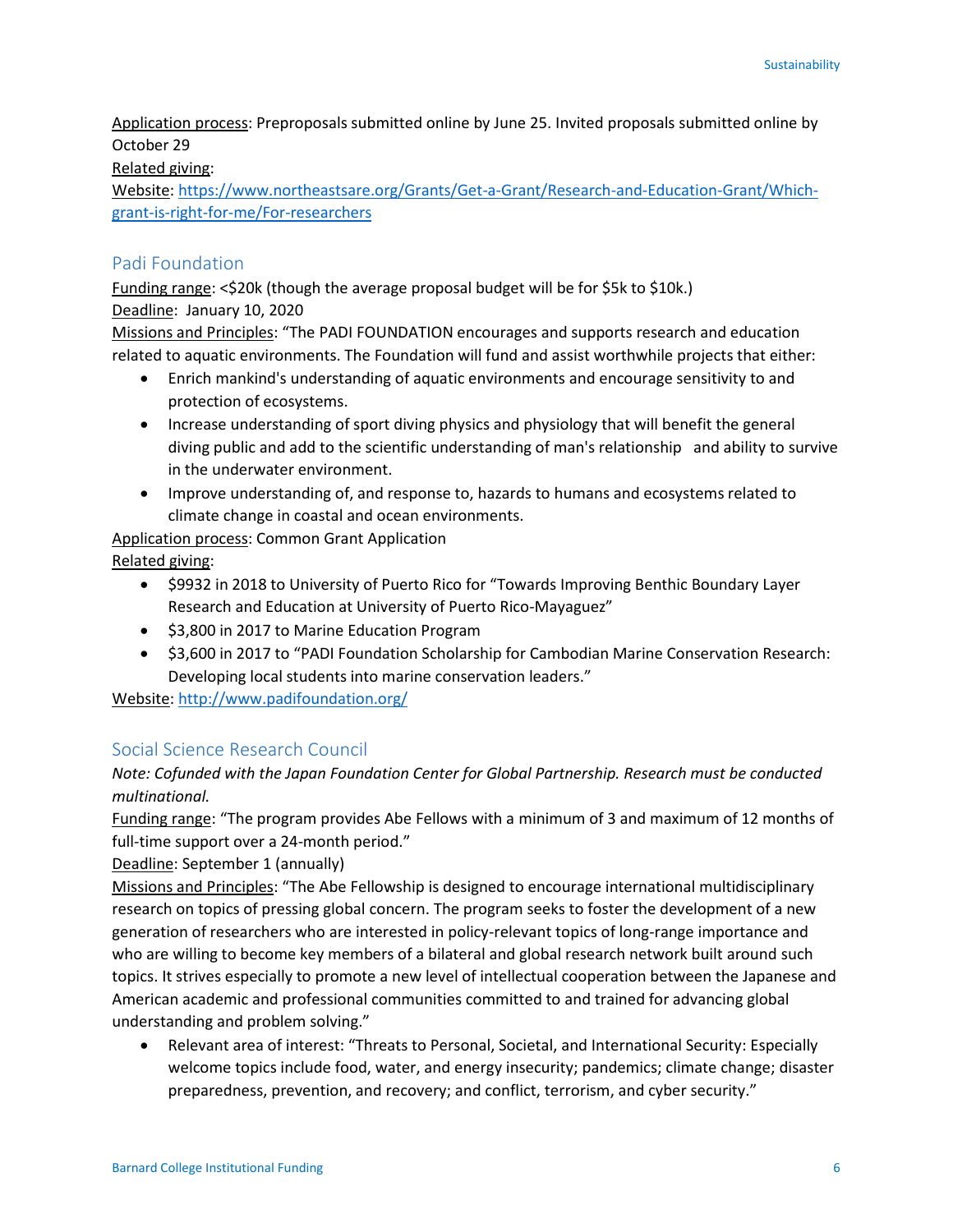Application process: Online application Related giving:

- Heejun Chang (2018) "Coupled dynamics of human and flood risks in six cities across the Pacific."
- Rie Watanabe (2018) "A Comparative Study of Climate and Energy Politics in Japan, the United States and Germany."

Website[: https://www.ssrc.org/programs/view/abe-fellowship-program/](https://www.ssrc.org/programs/view/abe-fellowship-program/)

# Community Engagement/Partnerships

# Clif Bar Family Foundation

*Note: Clif Bar Family Foundation would be most interested in funding something that specifically focuses on responsible food initiatives.* 

Funding range: unspecified

Deadline: February 1, 2019

Application process: online

"Priority is given to applicants that:

Address our funding priorities from a holistic perspective

- Protect Earth's beauty and bounty.
- Create a robust, healthy food system.
- Increase opportunities for outdoor activity.
- Reduce environmental health hazards.
- Build stronger communities.

Operate with clearly defined objectives and viable plans to achieve them.

Demonstrate strong community ties and operate at the community level.

Promote positive change through both the projects and their implementation process."

Related giving:

- \$120,000 in 2016 to Cornell University for "Fellowships—Seed Matters." Other universities received similar grants from the Seed Matters program https://seedmatters.org/aboutus/programs/seed-matters-graduate-fellowships/
- \$5,000 in 2016 to Stone Barns Restoration Corporation Center for Food and Agriculture for "creating a robust and healthy food system"

 3 grants of \$10,000-\$34,900 to Barnard College from 2016-2018 for the Athena Film Festival <http://clifbarfamilyfoundation.org/grants-programs/small-grants>

# Climate Resilience Fund

*Note: funded by the Doris Duke Charitable Foundation.* 

Funding range: unclear

Deadline: unclear

Missions and Principles: "CRF was created to advance a positive vision of a climate resilient nation and to mobilize the resources for achieving it. We aim to do this by engaging partners in the philanthropic,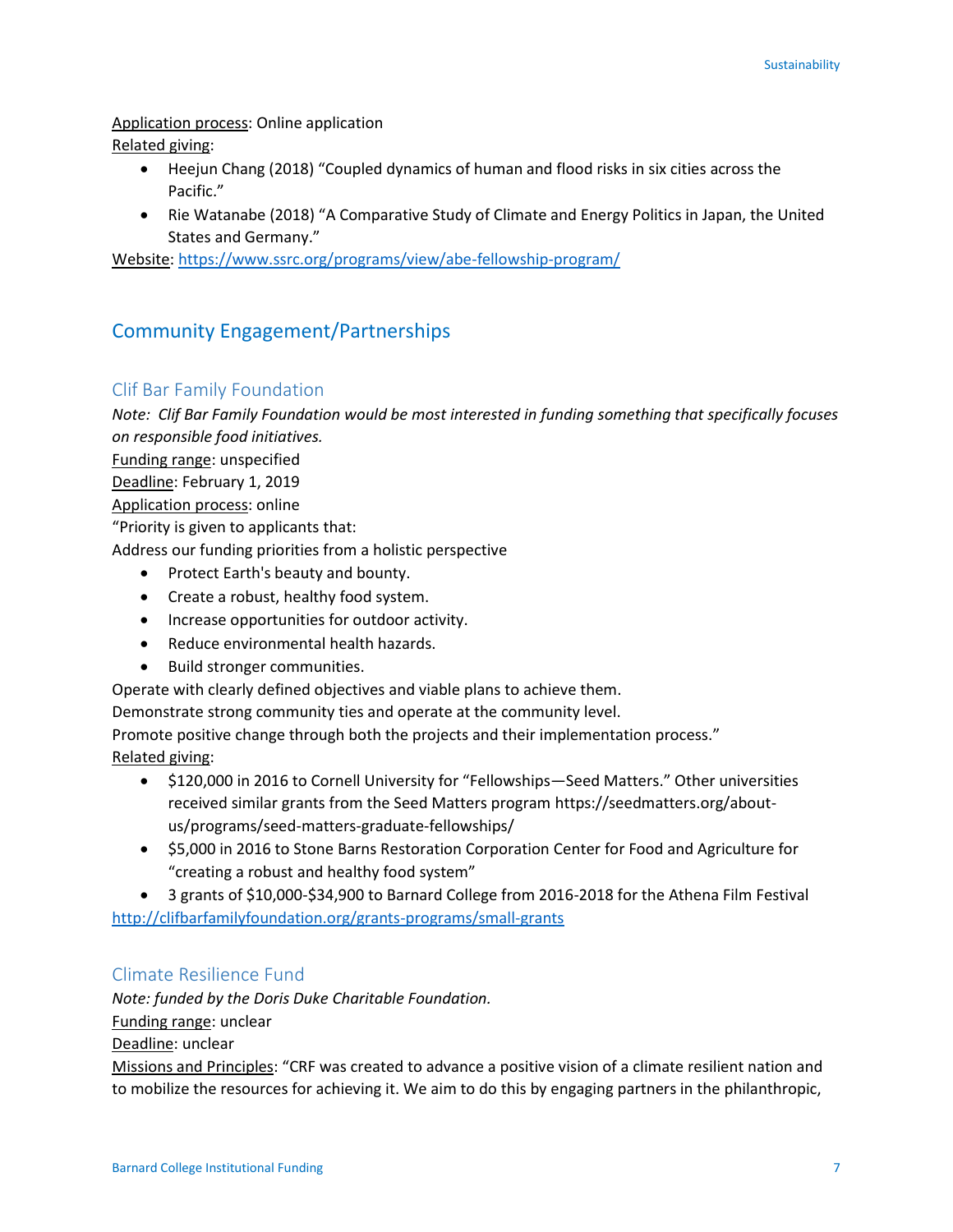nonprofit NGO and academic communities, and the federal government to coordinate strategic investments in climate adaptation and resilience services and outcomes."

- "Coordination grants focus on advancing coordination (including access to and use) of sciencebased climate services for the US. Grants sourced through this category will facilitate collaborative undertakings by organizations engaged in providing climate services to communities, resource managers, and other practitioners working at local and regional levels.
- "Capacity-building grants focus on the need to build our collective capacity to facilitate the use of climate services tools and resources by decision-makers in communities, for resource managers, and other practitioners. CRF aims to make capacity-building grants available on a competitive basis to boundary organizations and regional collaboratives on an annual basis."

# Application process:

Related giving:

- \$25,000 in 2019 to Northeast Regional Climate Center, Cornell University, NOAA, Mapbox Community, Azavea, Inc., Urban Sustainability Directors Network, US Bureau of Land Management for "Integrating Climate and Socioeconomic Data to Map Risk Exposure."
- \$25,000 in 2017 to support "the Science to Action Community (S2AC), a nascent network of networks and organizations from the public, private NGO and academic sectors that are working together to coordinate and support climate action, environmental protections, and the production and use of science."

Website[: https://www.climateresiliencefund.org/](https://www.climateresiliencefund.org/)

### Hudson River Fund

### Research Grant

*Note: This foundation also funds graduate students.* Funding Range: <\$500k

#### Deadline: TBA

Mission and Principles: "The Hudson River Fund is dedicated to supporting scientific, ecological, and related public policy research on issues and matters of concern to the Hudson River, its tributaries and its drainage basin. Hudson River Fund Research Grants are awarded to researchers at colleges and universities; other non-profit institutions; profit-making institutions; government agencies; and unaffiliated researchers. The priorities for research grant awards are set forth in seven key interest areas:

- Restoring the signature fisheries of the Hudson River to their full potential
- Restoring and improving habitats within the Hudson River Estuary
- Understanding the watershed (drainage basin) and its influence on the Hudson River
- Evaluating climate change impacts and implications
- Understanding human uses and interactions
- Understanding existing contaminants and contaminants of emerging concern
- Evaluating ecosystem services

#### Relevant Giving:

- $\bullet$  \$5,300 in 2017 to Bard College for "Toxic Substances"
- Two grants of \$51,697 and \$5,300 in 2017 to Queen's College of the City of New York for "Resource/Key Species"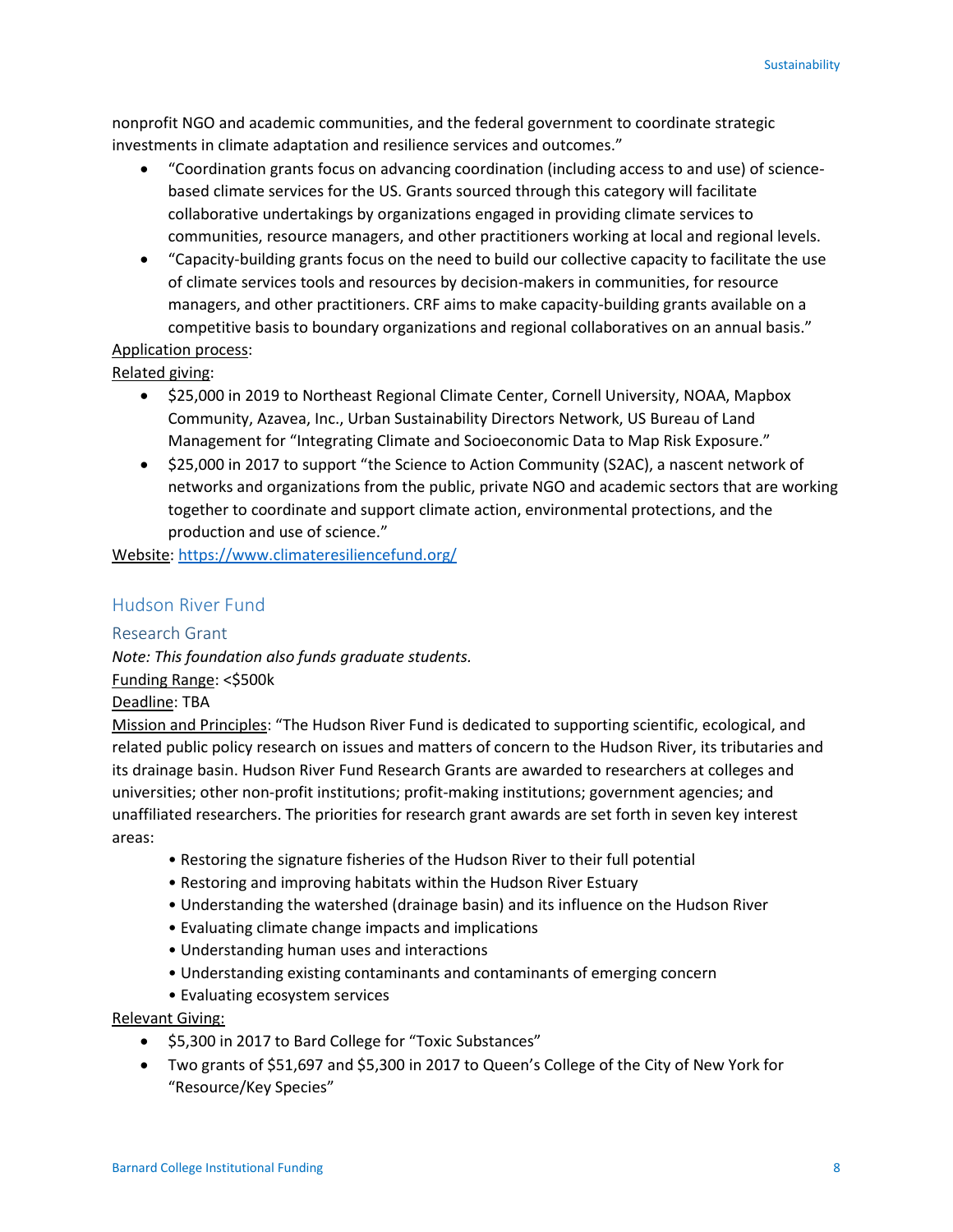$\bullet$  \$52,424 in 2016 to NYU for "Toxic substances." Application Process: First Round: Pre-proposal Website: <https://www.hudsonriver.org/article/hudson-river-fund>

# New York Community Trust:

#### New York City Environment Program

*Note: Any proposal would need to emphasize how Barnard's programs may have broader impact, especially through partnerships with non-Barnard organizations.*

Funding range: Not specified

#### Deadline: Rolling

Missions and Principles: "Program goals: to become a climate-smart metropolis; create healthier, more livable communities; and protect urban ecologies. Grants are made to become a climate-smart metropolis by reducing greenhouse gas emissions; improving the energy efficiency of buildings and various industries; increasing the amount of electricity generated by renewable energy resources; and supporting distributed (on-site) generation, establishing microgrids, and modernizing the grid. We generally do not fund environmental education projects."

Application process: Grant proposal must be submitted online and [by mail.](https://www.nycommunitytrust.org/information-for/for-nonprofits/) Related giving:

- \$85,000 to Columbia University School of Law in 2017 to "advocate for reforms of federal flood insurance."
- \$60,000 to Columbia University Mailman School of Public Health in 2017 to "document the health impact of burning dirty heating oil in Northern Manhattan and the South Bronx."
- \$40,000 to New York City Audubon Society in 2017 to "promote the installation of green roofs beneficial to birds and pollinators."
- \$75,000 to the Green Schools Alliance in 2017 to "reduce energy use and improve the environmental performance of school buildings."
- \$100,000 to Wave Hill in 2017 to "provide one-year fellowships to four emerging artists" <https://www.nycommunitytrust.org/information-for/for-nonprofits/what-the-trust-funds/>

# New York State Pollution Prevention Institute NYS P21

### Community Grants Program

Funding range: Not specified, previous grants around \$20,000

Deadline: TBA (2019- May 31, 2019)

Application process: Online

"NYSP21 provides an important source of funding for community-focused pollution prevention initiatives. Each fall, proposals are solicited from community organizations, municipal departments and other public sector and not-for-profit entities for projects that raise awareness and understanding of pollution prevention practices and lead to implementation at the local level. Communities all across New York State benefit from this program. To date, NYSP21 has awarded over \$1M to support 78 projects across NYS. Eligible applicants must be NYS-based, not-for-profit community organizations or local government agencies, including…academic institutions." Related giving: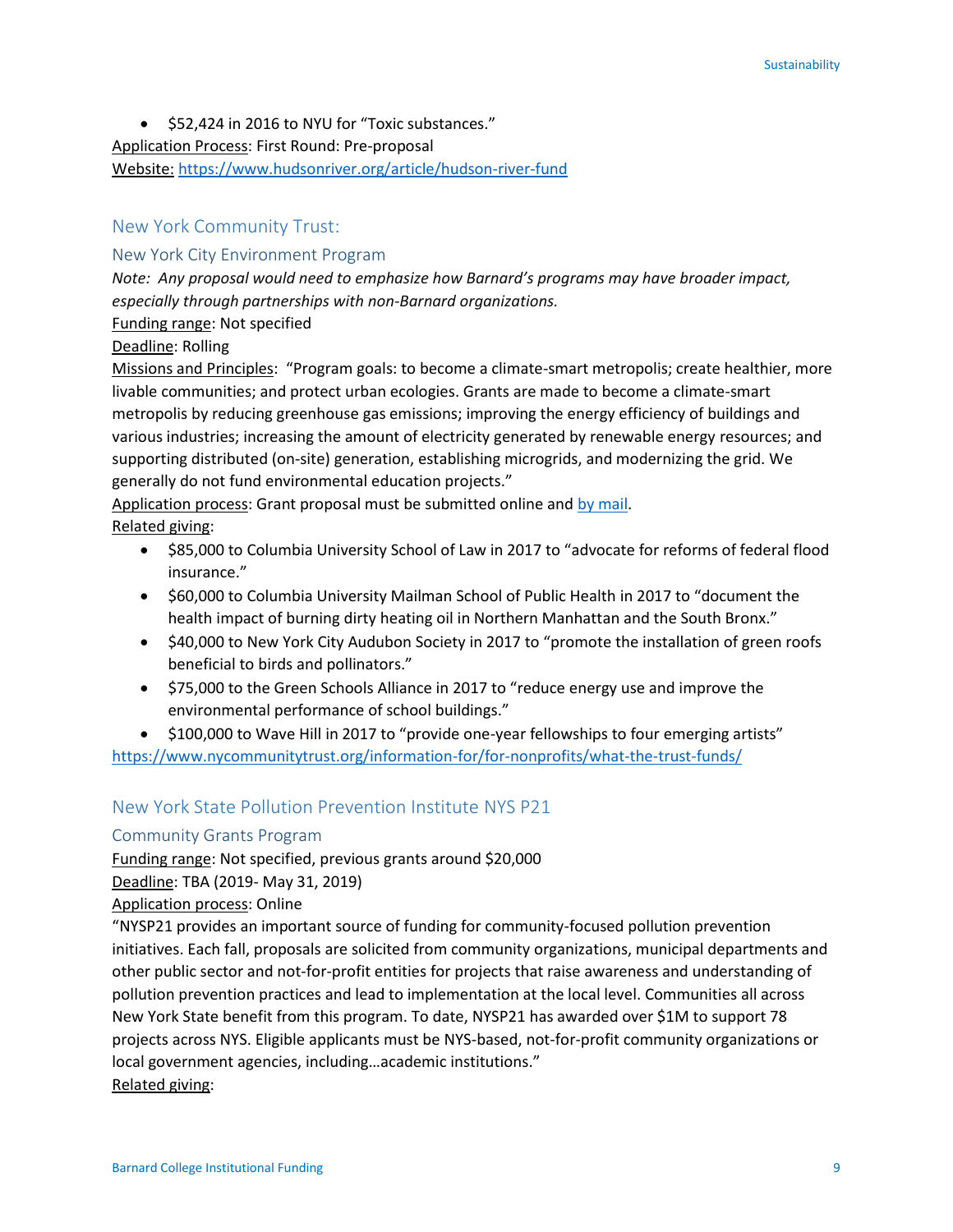- To Syracuse University in 2017 for Plastic-Free Waterways through Art to "use visual arts to engage and empower statewide communities to decrease single-use plastic consumption by inspiring consumers to change their habits and adopt practices that reduce their utilization."
- To Clarkson University in 2017 for Watershed Education through STEM to "engage and inform students and teachers about local tributary health and to empower the community to prevent pollution in the region."
- To the Rochester Institute of Technology for "Goodbye, Goodbuy Optimization and Outreach" to "expand its current move-out day collection and re-use program, by increasing promotion throughout the campus as well as to partner colleges and universities statewide."

<http://www.rit.edu/affiliate/nysp2i/community-programs/community-grants>

### Overbrook Foundation

*Note: Overbrook has funded BCRW in the past.*

Funding range: unspecified

Deadline: February 1, 2019

Application process: through J.P. Morgan

"The Overbrook Foundation was established in New York in 1948 by Helen and Frank Altschul. The Foundation currently advances its mission through two programs: Environment and Human Rights. Both programs support organizations in the United States and Latin America."

"The Environment Program provides support to environmental organizations in the United States and in Latin America. In Latin America, the Program funds initiatives that advance biodiversity conservation and sustainable community development, with a specific focus on the Mesoamerican region. The Foundation's Environment Program also seeks out initiatives, primarily in the United States, that tackle some of today's biggest environmental challenges, including corporate and consumer practices, climate change, and waste. The Program's Movement Building portfolio aims to understand and support movements – rather than specific organizations or issues – to make them stronger, more resilient, and more impactful."

Related giving:

- \$70,000 in 2016 to the New York Harbor Foundation for the Billion Oyster Project
- \$100,000 in 2016 to Story of Stuff Project for general operating support
- \$80,000 in 2016 to US Green Building Council New York Chapter for general operating support
- \$50,000 in 2016 to Not an Alternative for the Natural History Museum project
- \$25,000 in 2014 to Barnard College for the 2015 BCRW Activist Research Conference; \$43,000 in 2007 to Barnard College for the 2007 BCRW Global Sexual and Economic Justice Project; two other grants of \$3,000 and \$5,000

https://www.overbrook.org/environment/

# Quadratec Energize the Environment Grant Program

*Note: Because this is a small grant and only two are awarded per year, we may consider this only if we think we can repurpose our proposal with relatively little effort.* Funding range: \$3,500 Deadline: TBA (June 30, 2019)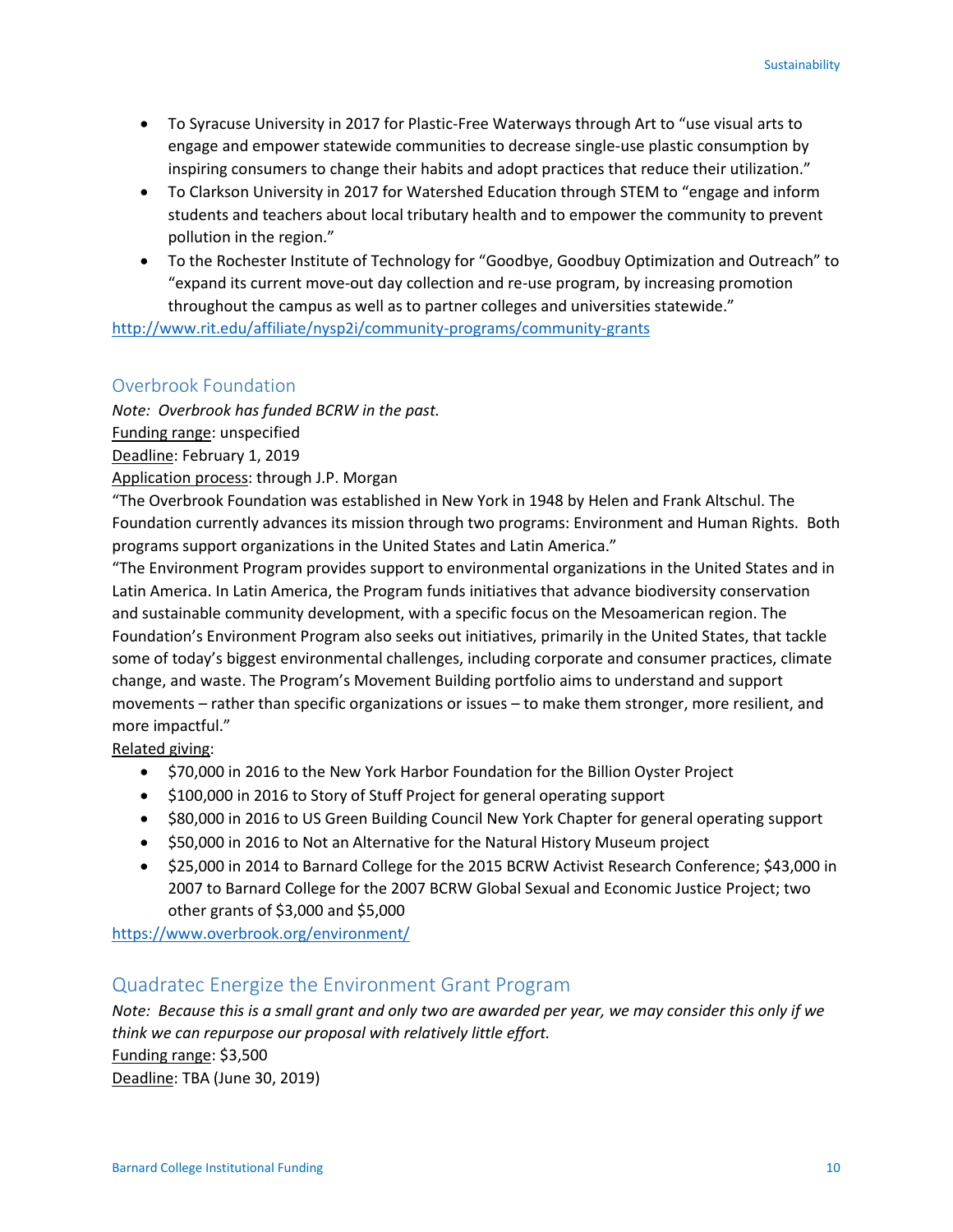Application process: "Interested individuals or groups should submit a 1000-1600 word essay to [grants@quadratec.com](mailto:grants@quadratec.com) that paints a picture of who you or your organization are, what drives and inspires you or your organization, what you or the organization are looking to accomplish, and how you plan to apply our grant to your project."

"We are offering two \$3,500 environmental grants per year – one each in the spring and fall – to an individual or group currently pursuing a program or initiative designed to benefit our environment. Some examples of this would be…sustainable land management activities, community environmental educational projects, and youth educational engagement events. Any individual, group, or organization in the United States who has a love for all things environmental, and has an idea or event designed to help improve our environment, is eligible."

Related giving: Not available

<https://www.quadratec.com/page/quadratec-cares-grant-program>

### The Nature Conservancy

NatureNet Science Fellow Program

*Note: Not taking applications in 2019 while "working to build greater diversity and flexibility into the program."*

Funding range:

Deadline:

Missions and Principles: "The Conservancy has established the NatureNet Science Fellows Program in partnership with a rotating set of the world's leading universities to create a reservoir of new interdisciplinary science talent that will carry out the new work of conservation. Fellows and grantees will work with a Nature Conservancy mentor and a hosting senior scholar (or scholars) to develop a research program. This joint mentorship model allows for fellows and grantees to take fundamental research questions and the traditional support provided by universities and embed themselves in the practice of applied conservation through TNC networks. Within this framework, the NatureNet program goals are to:

- Support innovative and impact-oriented research that help deliver TNC outcomes;
- Invest in the talent potential of a new generation of climate change leaders;
- Recruit scientists who bring a diversity of culture, experience, and ideas into conservation; and
- Provide partner universities and fellows with access to real-world conservation issues."

Application process: Online application

Limitations: Applicants must have received their doctorates within the past five years.

Related giving: Unavailable

Website[: https://naturenetsciencefellows.org/](https://naturenetsciencefellows.org/)

# Support for Larger Institutional Projects

### David and Lucile Packard Foundation

#### Conservation and Science Grant

*Note: Any proposal would need to emphasize how Barnard's programs may have broader impact.* Funding range: Varies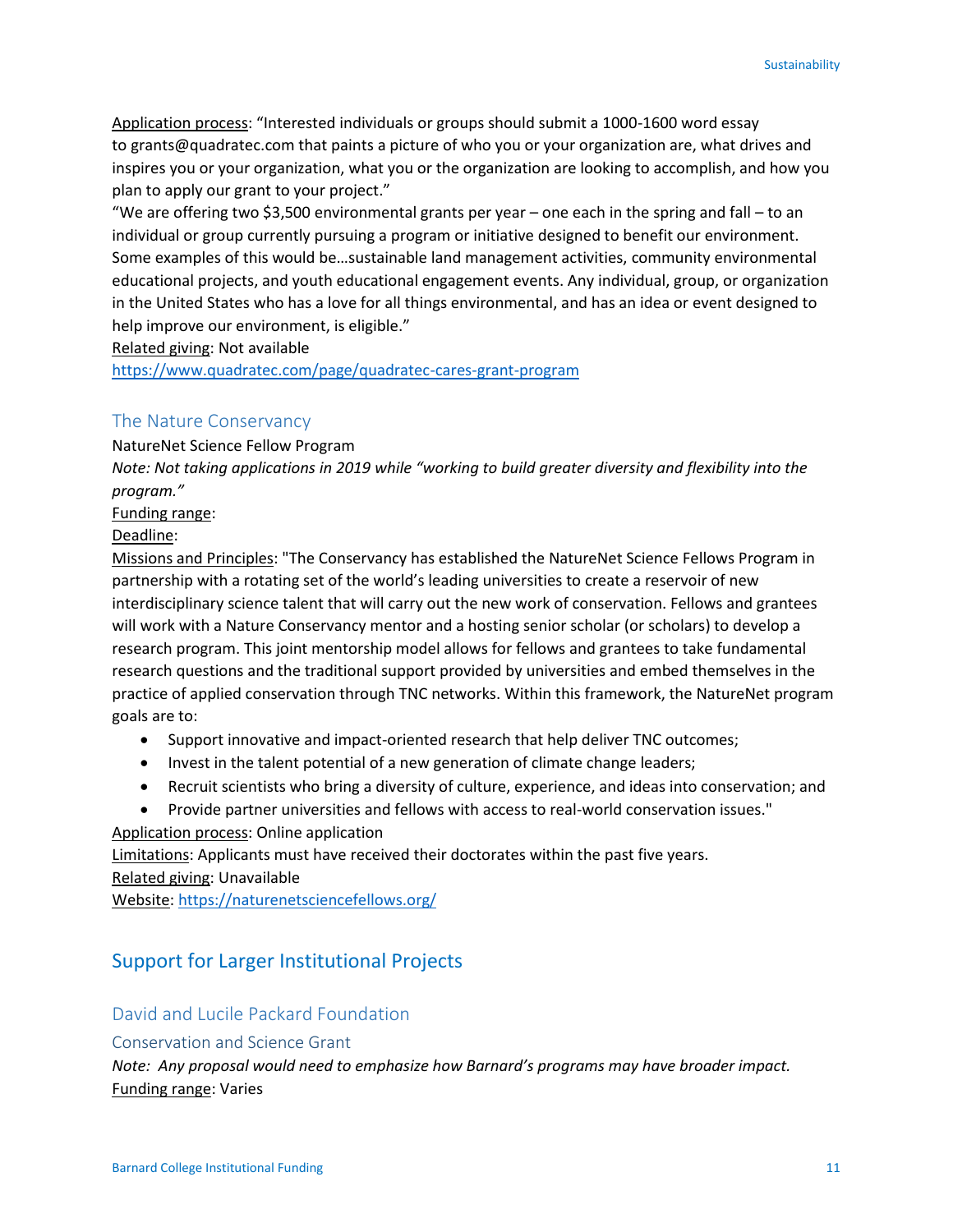#### Deadline: None

Missions and Principles: "We aim to: promote clean power alternatives that reduce reliance on coal; increase the availability of low carbon transportation options to minimize global oil consumption; increase energy efficiency across all sectors; minimize emissions from land use practices around the world by stopping deforestation and improving agricultural practices; reduce emissions of potent greenhouse gases beyond carbon dioxide alone, including black carbon, methane, and hydrofluorocarbons; identify breakthrough strategies that will change the trajectory of greenhouse gas emissions. Grants are made only for charitable, educational, or scientific purposes, primarily from taxexempt charitable organizations."

Application process: Less than one percent of grants are given to unsolicited proposals, but applications are always open online.

Related giving:

- \$100,000 to Hampshire College in 2018 to support an endowed chair in Environmental Education and Sustainability.
- \$120,000 to Prescott College in 2016 for the Kino Bay Center for Cultural and Ecological Studies.
- \$50,000 to the Brooklyn College foundation in 2015 to "identify durable and robust strategies for advancing user engagement and institutional capacity in usable science from local to national scales."
- \$250,000 to Princeton University in 2018 to "improve the sustainability science associated with biofuels and biomass, and the clarity of communication and public understanding of that science."

<https://www.packard.org/what-we-fund/local-grantmaking/conservation-and-science/>

# Cornell Douglas Foundation

#### Funding range: average is \$10,000

Deadline: rolling

Mission and Principles: "The Cornell Douglas Foundation is a private, non-operating foundation established in 2006. Its mission is to provide small grants to organizations which promote the vision of the foundation: advocating for environmental health and justice, encouraging stewardship of the environment, and furthering respect for sustainability of resources."

Application process: Introductory letter and 1-2 page summary Related giving:

- \$50,000 in 2016 to University of Massachusetts, Amherst, for "environmental health sciences"
- $\bullet$  \$20,000 in 2016 to Grow NYC for "environmental education program"
- \$15,000 in 2016 to Environmental Film Festival in the Nation's Capital for general support

http://www.cornelldouglas.org/apply

### Doris Duke Charitable Foundation

*Note: "The foundation staff responds to all letters of inquiry, however, it should be noted that very few grants result from unsolicited letters of inquiry."*

#### Funding range: <500k

Mission and Principles: "The mission of the Doris Duke Charitable Foundation is to improve the quality of people's lives through grants supporting the performing arts, environmental conservation, medical research and child well-being, and through preservation of the cultural and environmental legacy of Doris Duke's properties.